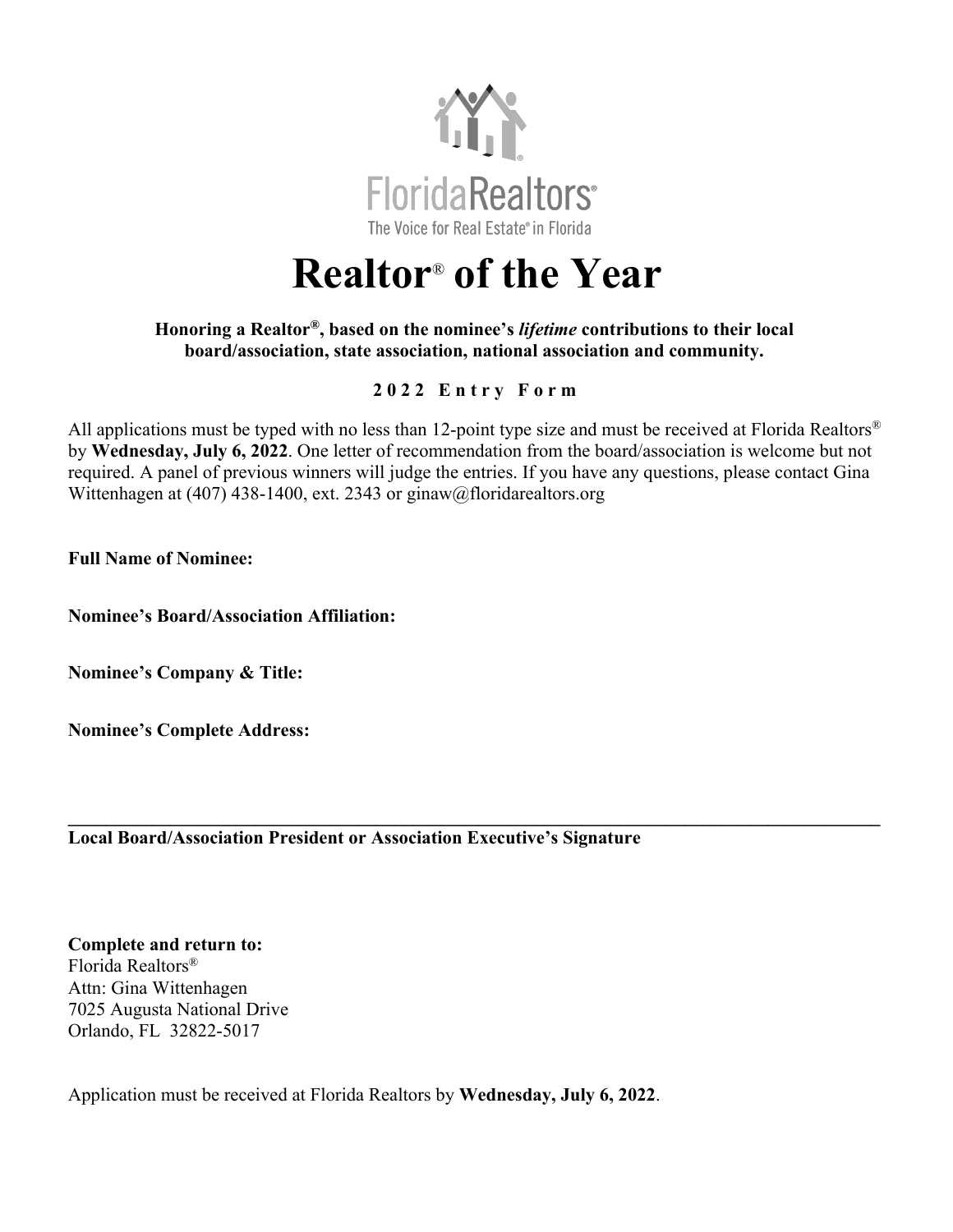1.What contributions has this Realtor made to the **local board/association**?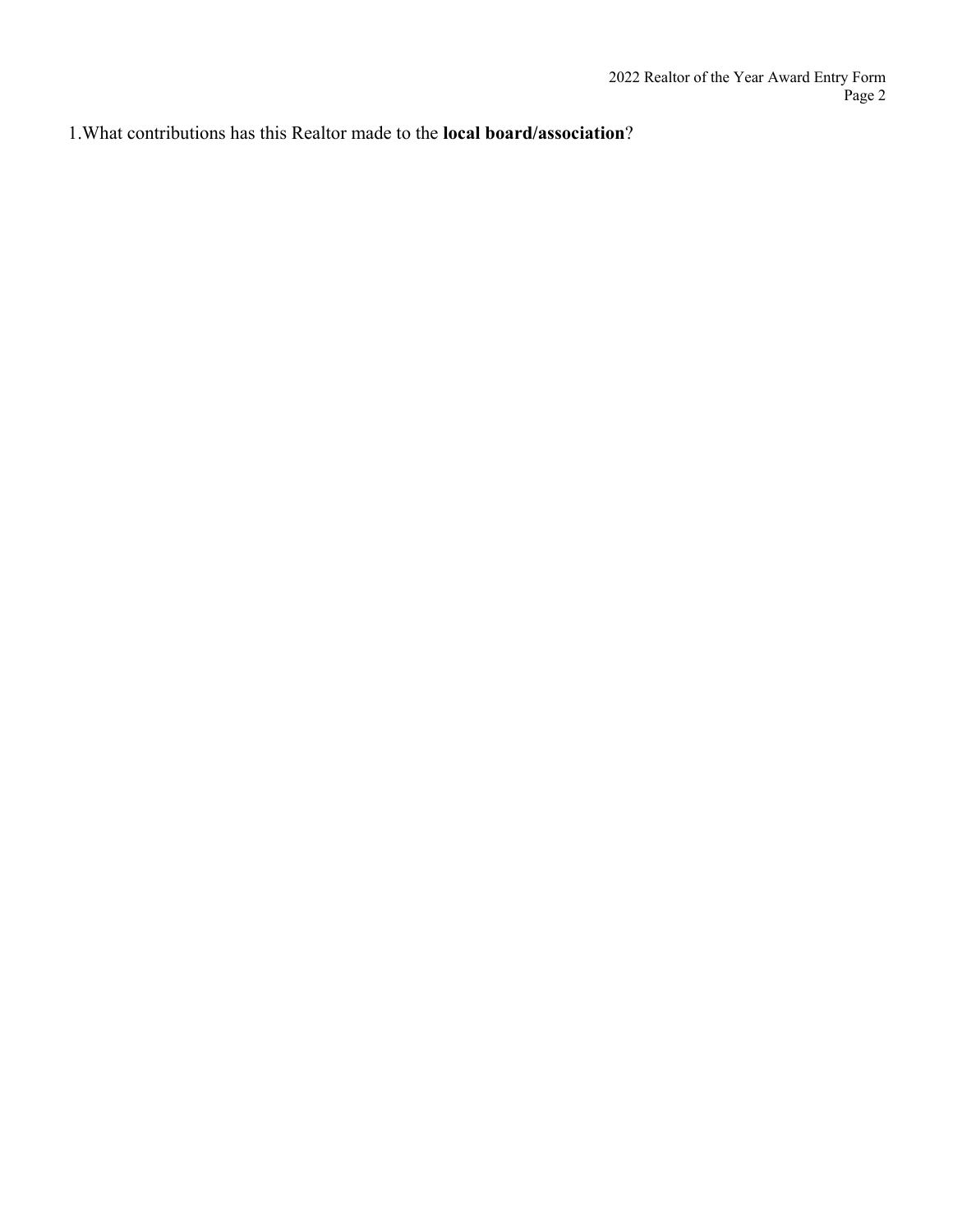2. What contributions has this Realtor made to the **state association**?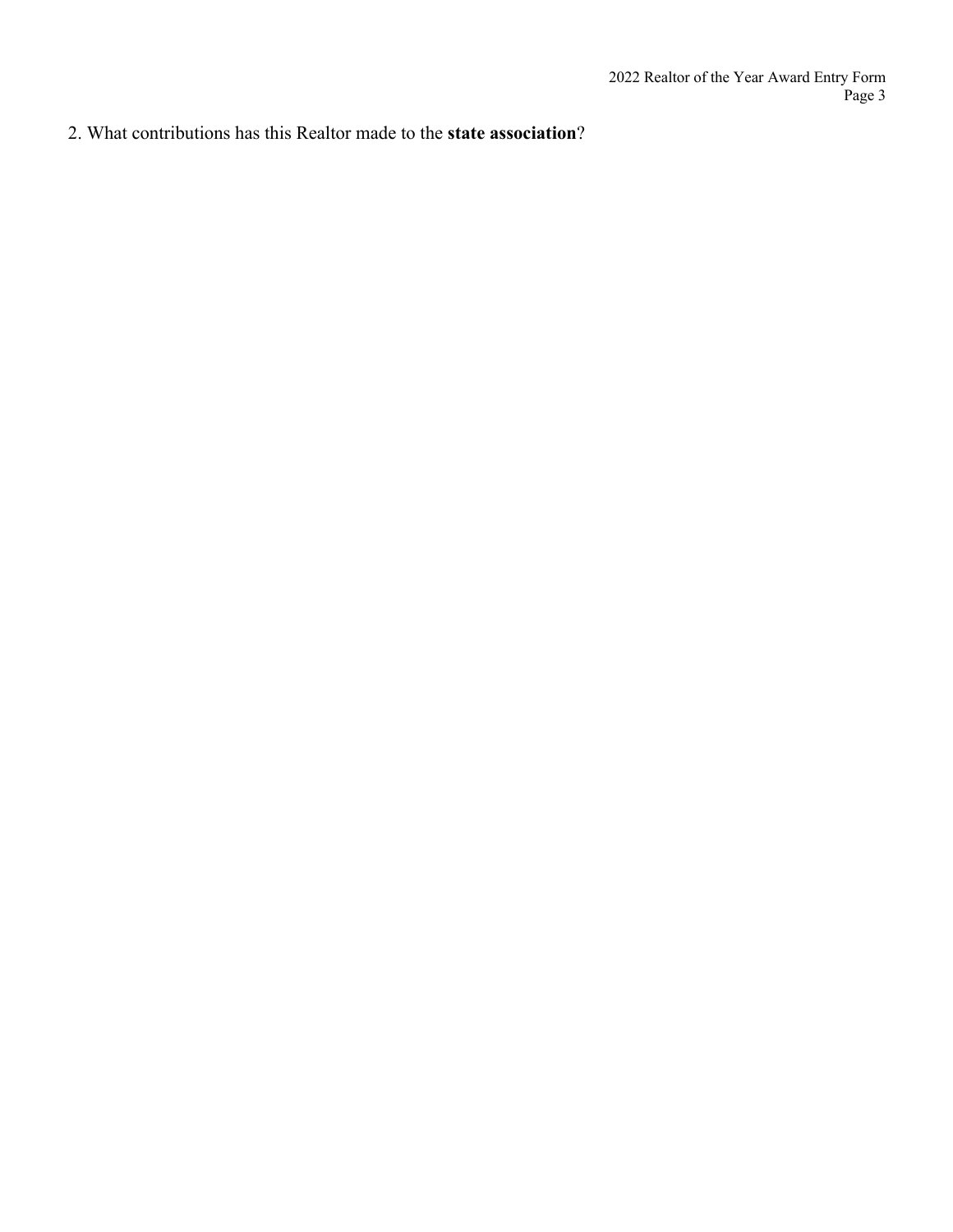3. What contributions has this Realtor made to the **community**?